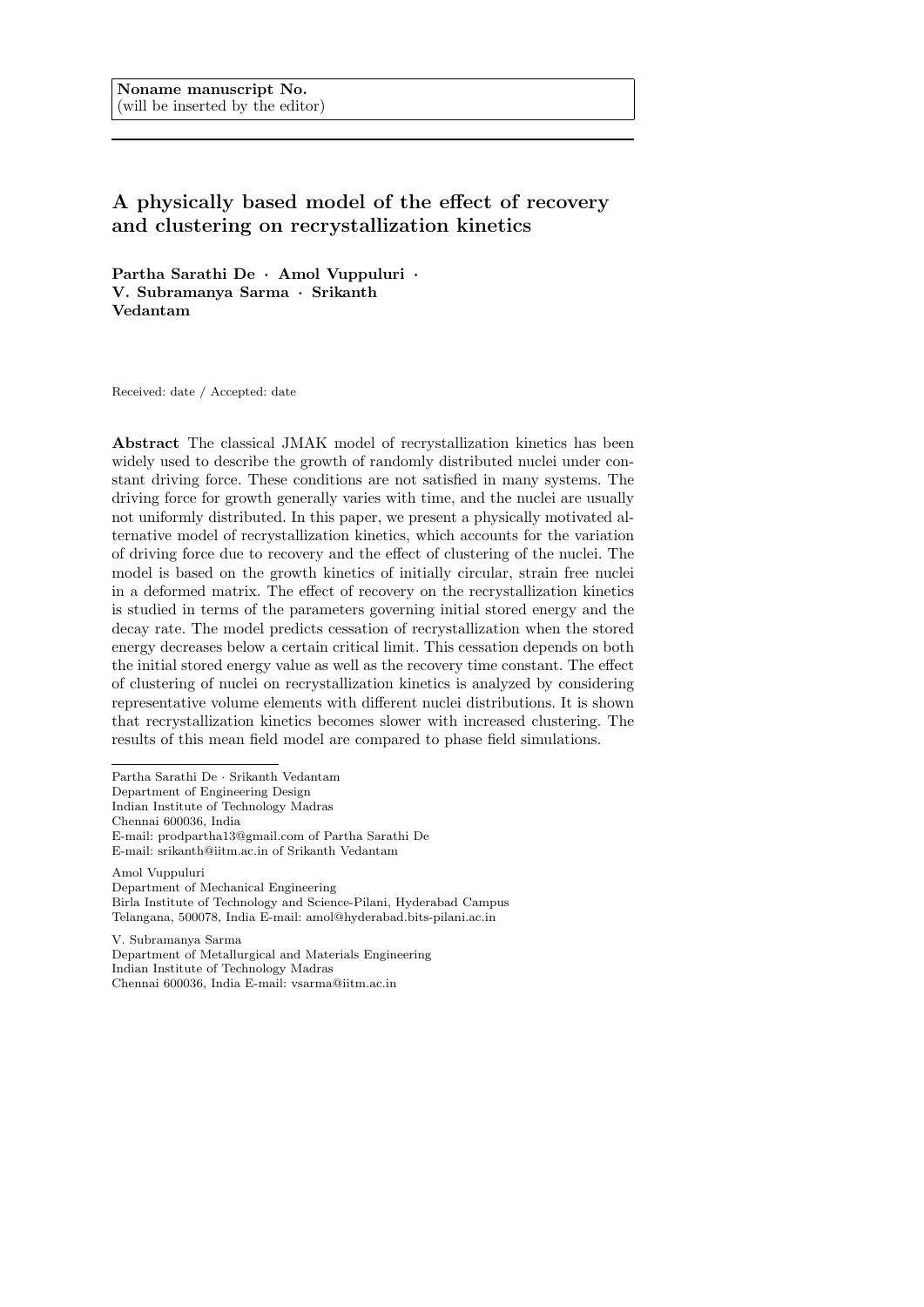Keywords Recrystallization kinetics · Mean field model · Recovery rate · Nuclei clustering

#### 1 Introduction

In metals and alloys, the formation of polycrystalline microstructure during high temperature annealing post deformation is termed as static recrystallization. This process is of great technological importance and has been studied extensively for many decades [1, 2, 3, 4]. At elevated temperatures, relatively strain free regions in deformed material become nuclei, which grow and consume the surrounding strained material. The stored energy difference between the deformed regions and the strain free nuclei drives the growth of the nuclei.

The kinetics of the recrystallization process in metals has generally been described by the classical Johnson-Mehl-Avrami-Kolmogorov (JMAK) theory [1]. While this theory has been applied to a wide variety of systems [5, 6, 7], it is based on the assumptions of randomly distributed constant growth rate of the nuclei and can include both site saturated nuclei and constant nucleation rate. Under these idealized assumptions, this model predicts that the recrystallization fraction X is given as a function of time  $t$  in the form  $X(t) = 1 - \exp(-Kt^n)$  where K is a constant and n is generally referred to as the Avrami exponent. Most materials do not appear to conform to JMAK kinetics [8, 9, 10, 5]. The reasons have been variously attributed to non-constant driving force  $[11, 8]$ , non-uniformly distributed nuclei  $[3, 12, 13]$ , inhomogeneity of the stored energy [14, 15] and pinning by second phase particles [11].

During recrystallization, the stored energy in the highly deformed regions decreases with time due to a concurrent process, termed recovery. This process reduces the driving force for recrystallization [4, 11]. The strain free nuclei are also generally not uniformly distributed in many systems [12, 13]. For a given area density of nuclei, the nuclei could be clustered in some locations, and the clusters could be spread out. As a result, the growing nuclei impinge upon their neighbours in the cluster before impingement on neighbouring clusters. This process affects the kinetics of the recrytallization process [3]. Storm and Jensen [12] have performed a recrystallization simulation of a clustered distribution of nucleation sites, which was observed experimentally in 90% coldrolled aluminum (AA1050) material. Their simulations revealed that clustering changes the recrystallization kinetics, recrystallized microstructural morphology and the grain size distribution. Villa and Rios [13] considered Matern cluster processes to characterize such clustered nucleation and obtained analytical solutions of the recrystallization kinetics by employing stochastic approaches. Their rigorous mathematical analysis indicates that the effect of different Matern cluster process parameters, cluster radius  $R$ , the intensity of the parent Poisson process  $\lambda_p$  and mean number of points per cluster  $n_c$ strongly affect the recrystallization kinetics.

Several models have been developed to consider the effect of non-constant driving force on the recrystallization kinetics [8, 16, 17, 18]. Of these, the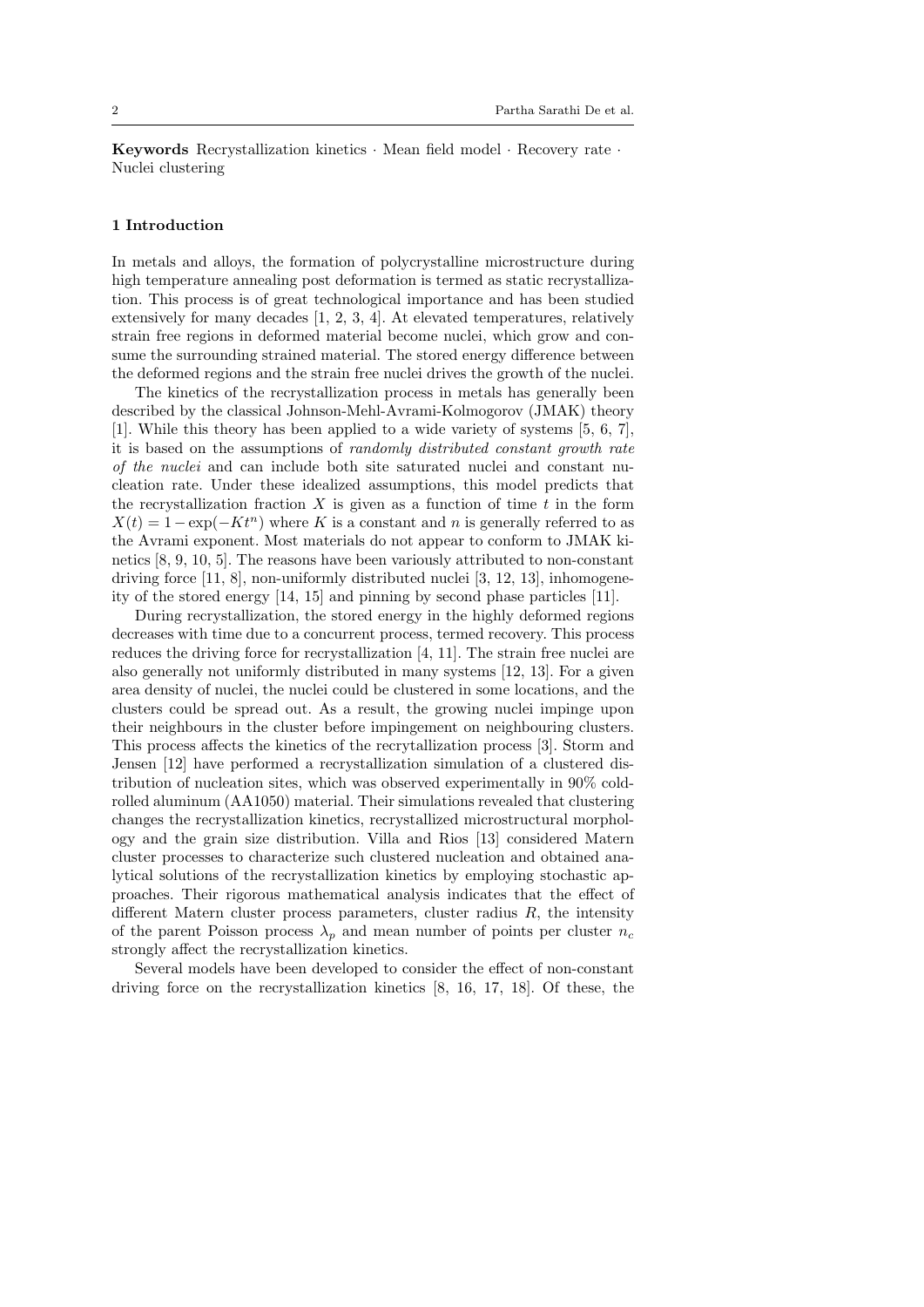models developed by Speich and Fisher [16] and Vandermeer and Rath [8] are notable. While the JMAK model uses an extended volume approach to account for the effect of impingement between adjacent recrystallized grains for recrystallized fraction calculation, these models are based on an empirical calculation of the impinged interface area. All these models use an assumption of random distribution of nuclei and have been extended in many other studies [19, 20, 21, 22]. In this work, we develop a simple two dimensional, physically motivated model to study the effect of both non-constant driving force and clustering on recrystallization kinetics based on a mean-field approach. We note that a non-constant driving force has been incorporated into the JMAK approach through a post facto modification of the JMAK kinetics derived from the assumption of a constant driving force [11]. In contrast, we present a simple model capable of describing isothermal recrystallization kinetics based on the time dependent driving force. We base our model on a mean-field description of recrystallization, which was proposed by our group [23]. The model was based upon the assumption of a uniform distribution of strain free nuclei in a highly deformed matrix. The nuclei were assumed to grow with first order kinetics driven by both curvature and stored energy difference. The stored energy was taken to vary with time in the form  $E_{st} = E_0 + E_1 \exp\left(-\frac{t}{\tau}\right)$  where  $\tau$  is the time constant of recovery. However, the previous work only considered the kinetics up to the impingement of the nuclei and considered an initially uniform distribution of the nuclei. In this paper, we first extend the mean field model to study the complete post impingement recrystallization kinetics. We also develop a model of clustered nucleation using a representative volume element (RVE) approach. We then systematically study the effect of the initial stored energy and the recovery time constant on recrystallization kinetics particularly on the Avrami exponent. We find that recrystallization ceases for certain combinations of the initial stored energy and the recovery time constant. We introduce a clustering parameter, which is a ratio of the distance between adjacent nuclei and the size of the RVE. The effect of the clustering parameter on the Avrami exponent is studied. Finally, we compare our model with a phase field model to contextualize our results. A multiorder parameter phase field model based on the work of Fan and Chen [24] has been used. The coarse grained free energy of the classical phase field model is modified to account for the stored energy driven recrystallization [23]. This paper is organized as follows: Section 2 presents a description of the model for both the uniform and non-uniform distribution of the nuclei. The assumptions are described, and the analytical approach is presented. Section 3 describes the results obtained from the proposed model and a discussion of their significance. Finally, the conclusions are summarized in Section 4.

### 2 Model Description

As mentioned in the introduction, the mean field model is based on the first order kinetics of nuclei growth driven by curvature and stored energy differ-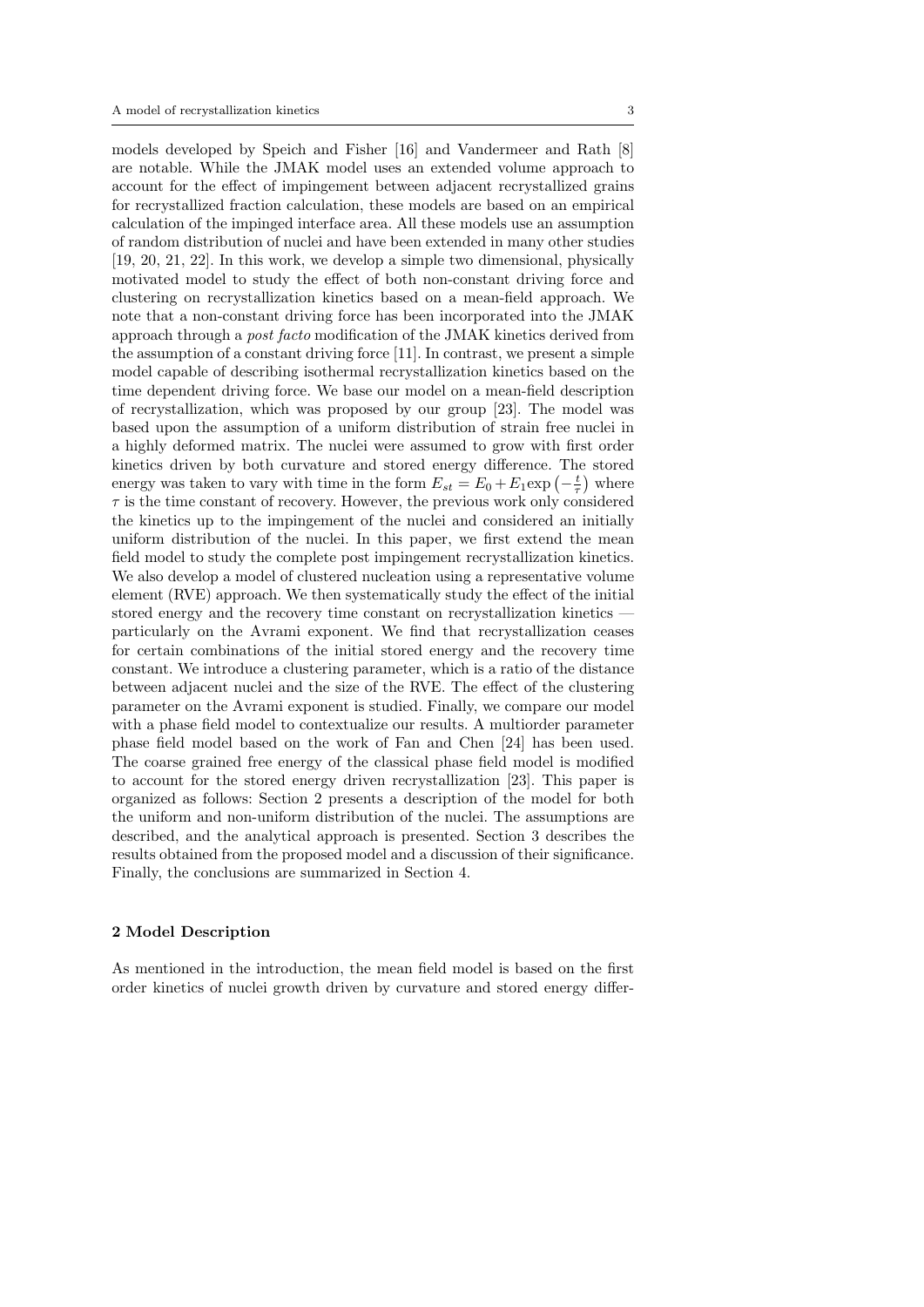

Fig. 1 Different stages of growth during recrystallization: (a) Distribution of the initial nuclei in two dimensions, (b) impingement of the growing grains and (c) growth after impingement.

ences. Following [23], we summarize the model below. The rate of growth of a nucleus is given by

$$
\frac{dR}{dt} = M\left(-\frac{\gamma}{R} + E_{st}(t)\right),\tag{1}
$$

where the stored energy difference is taken to be of the form  $E_{st} = E_0 +$  $E_1 \exp\left(-\frac{t}{\tau}\right)$ . For ease of parametric analysis we consider the dimensionless form of Eq. (1) in the form

$$
\frac{d\bar{R}}{d\bar{t}} = -\frac{1}{\bar{R}} + 1 - \xi + \xi \exp^{-\bar{t}/\bar{\tau}},\tag{2}
$$

where  $\bar{R} = R(t)/R_c$ ,  $\bar{t} = ME_i t/R_c$ ,  $\xi = E_1/E_i$ ,  $\bar{\tau} = ME_i \tau/R_c$  with initial stored energy  $E_i = E_0 + E_1$ . The critical nucleus size is  $R_c = \gamma/E_i$  which can be obtained by setting  $dR/dt$  to zero at  $t = 0$  in Eq. (1). Thus, a competition between the grain boundary energy  $\gamma$  and initial stored energy  $E_i$  determines the critical nucleus size as in the classical nucleation theory. Equation (2) is solved numerically to obtain the radius of the nucleus as a function of time, assuming a uniform distribution of nuclei. Figure 1 shows the distribution of nuclei in a deformed matrix (grey region) and their subsequent growth as strain free grains (white regions). The nuclei are taken to be in a hexagonal arrangement in the deformed matrix. The growth of the grains leads to impingement (Fig. 1b) between growing grains. A detailed calculation of recrystallized fraction based on these assumptions is given in Appendix A.

#### 2.1 Clustering of nuclei

Next, we describe the model for clustered nuclei. For this, we consider clustering in hexagonal RVEs. The distribution of nuclei for analyzing the clustering effect is shown in Fig. 2. The overall distribution of nuclei is obtained by periodically placing a cluster of three nuclei in each hexagon of a hexagonal grid (Fig. 2a). The ratio of two characteristic lengths:  $r_3$  and  $R_3$ , identified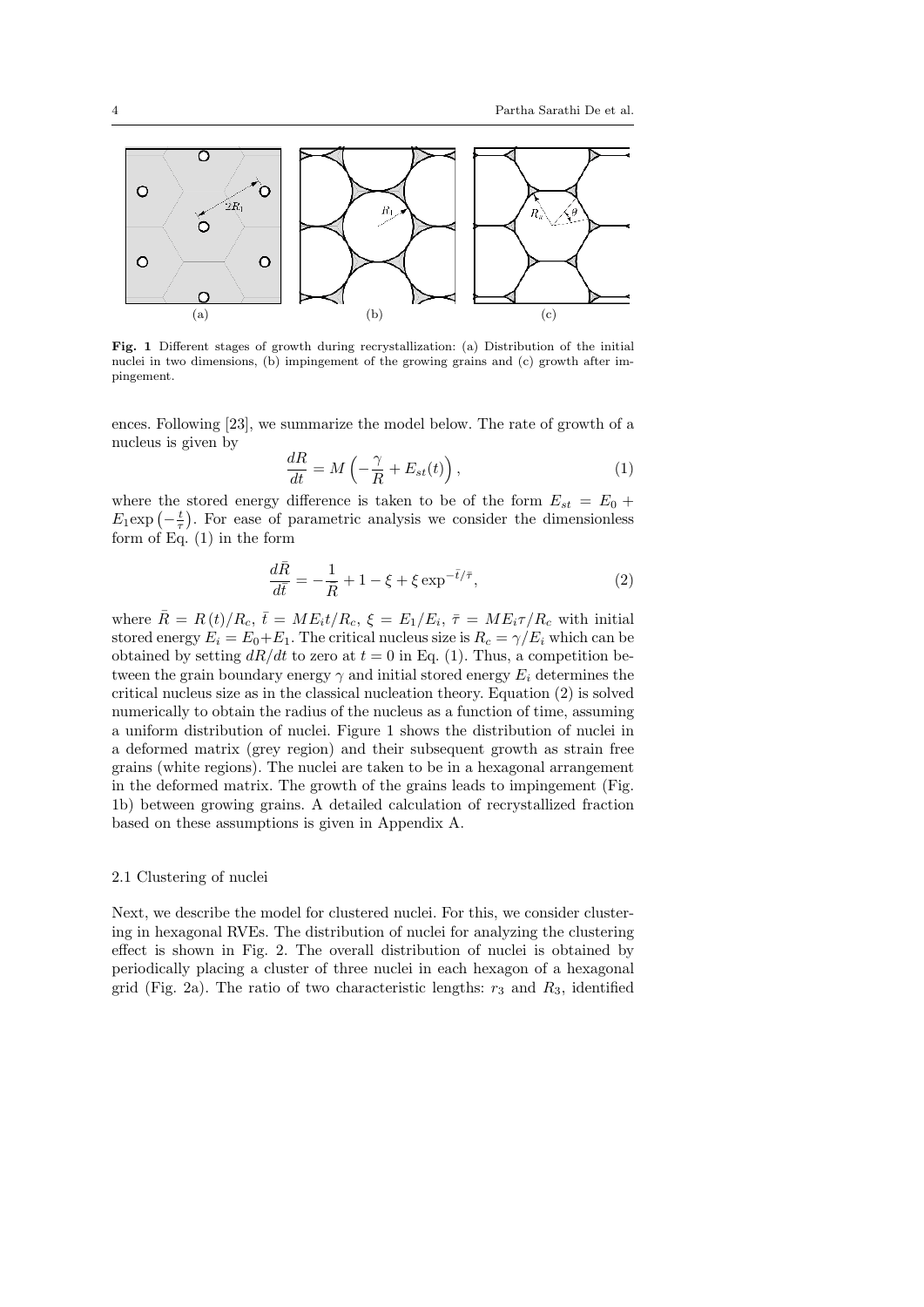

Fig. 2 Representative volume elements of the recrystallization process with clustered nuclei: (a) initial distribution of the nuclei, (b) impingement of local clusters and (c) final grain shapes. The dimensions are defined by  $\theta_1 = \frac{\pi}{6}, \theta_2 = \arccos \frac{r_3}{2R_3} - \sin^{-1} \frac{r_3}{2R_3}, \theta_3 =$  $\sin^{-1} \frac{r_3}{2R_3}, \theta_4 = \frac{\pi}{6}, l_1 = \frac{2r_3}{\sqrt{3}}, l_2 = \frac{2R_3^2}{\sqrt{4R_3^2-1}}$  $\frac{2R_3^2}{\sqrt{4R_3^2 - r_3^2}}, l_3 = \frac{2R_3}{\sqrt{3}}.$ 

in Fig. 2a, is used to define a clustering ratio  $C_r$ . When  $C_r = 1$ , the nuclei are uniformly distributed with no clustering. In the clustered distribution, each growing grain impinges on six surrounding grains at two different radii of curvatures,  $r_3$  and  $R_3$ , respectively.

In the first occurrence of impingement (with a radius of curvature  $r_3$ ), concurrent impingement with two other grains from the same cluster takes place. After this impingement, the entire cluster is assumed to grow. In the second impingement between adjacent clusters, the four grains from nearby clusters impinge, and this takes place simultaneously with the radius of curvature of the grain being  $R_3$ . Figure 2b shows the grain boundary shape after the first local impingement. After complete recrystallization, each nucleus is assumed to take a final shape that is presented in Fig. 2c. The clustering ratio determines this final shape. This final shape can be considered as a representative element for the calculation of recrystallized volume fraction. If the current radius of curvature, denoted by  $R_n$ , lies between  $l_2$  and  $l_3$  (Fig. 2), then the recrystallized area in a single representative element can be expressed as

$$
A_{rec} = \int_0^{r_3} 2\pi R dR + \int_{r_3}^{l_1} \left(2\pi - 4 \arccos \frac{r_3}{R}\right) R dR
$$
  
+ 
$$
\int_{l_1}^{R_3} \left(2\pi - 2\theta_1 - 2 \arccos \frac{r_3}{R}\right) R dR
$$
  
+ 
$$
\int_{R_3}^{l_2} \left(2\pi - 2\theta_1 - 2 \arccos \frac{r_3}{R} - 8 \arccos \frac{R_3}{R}\right) R dR
$$
  
+ 
$$
\int_{l_2}^{R_n} \left(2\pi - 2\theta_1 - 2\theta_2 - 4\theta_3 - 4 \arccos \frac{R_3}{R}\right) R dR.
$$
 (3)

All the parameters in the above equation are defined in Fig. 2c. The limits in the integration terms of Eq. (3) represents the radius of curvature at various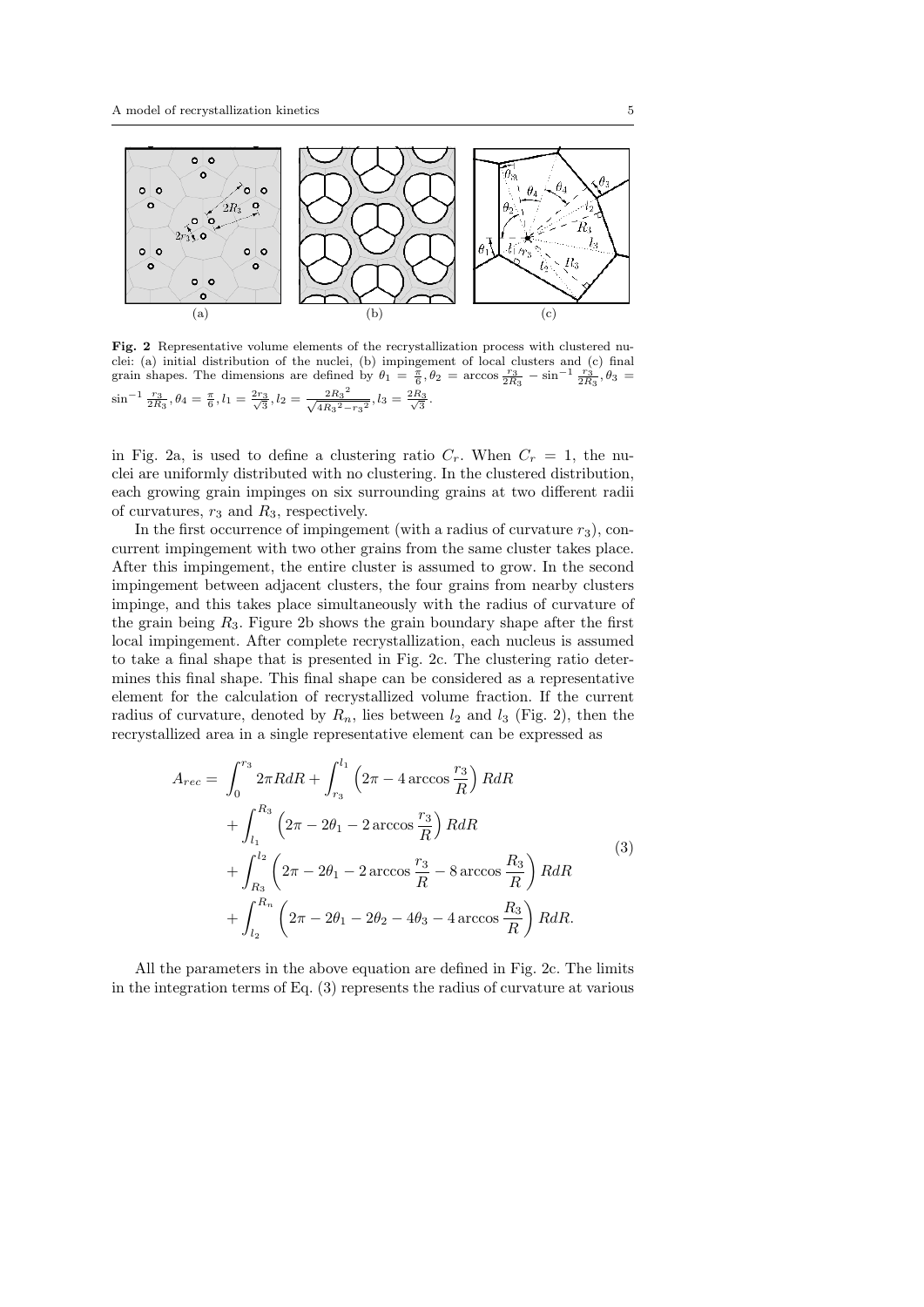transition points of the impingement. There are successive steps in the domain of R, and the terms of the integration are different in each step. To obtain the value of  $A_{rec}$ , the integration is performed using the value of the current radius of curvature  $R_n$ . The area of the representative element, which is the maximum value of  $A_{rec}$ , is calculated by integrating up to the maximum value of  $R_n = l_3$ .

The area of the representative element is given as  $A_c = \frac{2}{3}$  $\frac{2R_3}{\sqrt{3}} + \frac{r_3}{\sqrt{3}} +$  $r_3\sqrt{4R_3^2-r_3^2}$  in the case of nonuniform clustering. Subsequently, the recrystallized area fraction  $X_r$  is calculated in terms of dimensionless radius of curvature  $S_r$  and the clustering ratio  $C_r$  through

$$
X_{r} = \frac{A_{rec}}{A_{c}}
$$
  
\n
$$
= S_{r}^{2} \left( \int_{0}^{\frac{C_{r}}{S_{r}\sqrt{M}}} 2\pi \bar{R} d\bar{R} + \int_{\frac{C_{r}}{S_{r}\sqrt{M}}}^{\frac{2C_{r}}{S_{r}\sqrt{M}}} \left( 2\pi - 4 \arccos \frac{C_{r}}{S_{r}\sqrt{M}\bar{R}} \right) \bar{R} d\bar{R} + \int_{\frac{2C_{r}}{S_{r}\sqrt{M}}}^{\frac{1}{S_{r}\sqrt{M}}} \left( \frac{5\pi}{3} - 2 \arccos \frac{C_{r}}{S_{r}\sqrt{M}\bar{R}} \right) \bar{R} d\bar{R}
$$
(4)  
\n
$$
+ \int_{\frac{2}{S_{r}\sqrt{M}}}^{\frac{2}{S_{r}\sqrt{M}} \sqrt{M-N}C_{r}^{2}} \left( \frac{5\pi}{3} - 2 \arccos \frac{C_{r}}{S_{r}\sqrt{M}\bar{R}} - 8 \arccos \frac{1}{S_{r}\sqrt{M}\bar{R}} \right) \bar{R} d\bar{R} + \int_{\frac{2}{S_{r}\sqrt{M-N}C_{r}^{2}}}^{\bar{R}_{n}} \left( \frac{2\pi}{3} - 4 \arccos \frac{1}{S_{r}\sqrt{M}\bar{R}} \right) \bar{R} d\bar{R} \right),
$$
(4)

where  $M = \frac{2}{\sqrt{2}}$  $\frac{1}{3} + \frac{{C_r}^2}{\sqrt{3}}$  $\frac{C_r^2}{\sqrt{3}} + C_r \sqrt{4 - C_r^2}$ . Here too the integration steps are similar to Eq. (3). In this case, the final value of  $\bar{R}_n$  is  $\frac{2}{S_r\sqrt{3M}}$ .

#### 3 Results and discussion

The parameters used in this work are related to the physical processes associated with the recrystallization. This section describes the results obtained from simulations by varying these parameters. We also illustrate the ability of the proposed model in describing the influence of physical processes on the recrystallization kinetics. The instantaneous radius of a single nucleus  $\bar{R}$  is calculated as a function of  $\bar{t}$  by solving the Eq. (1) using an explicit forward finite difference method. Subsequently, the recrystallized area fraction as a function of  $\bar{t}$  is calculated using the equations for  $A_{rec}$ . The recrystallization kinetics in the present modeling approach is dependent on the parameters:  $\tau$ ,  $\xi$ ,  $M$ ,  $E_i$ ,  $R_c$  and  $S_r$ . From Eqs. (3) and (4) it is seen that the temporal evolution of  $X_r$  as function of  $\bar{t}$  is determined directly by the parameters:  $\bar{\tau}$ ,  $\xi$  and  $S_r$ . The other parameters: M,  $E_i$ ,  $R_c$  determine the functional dependency between  $\bar{t}$ and actual time t.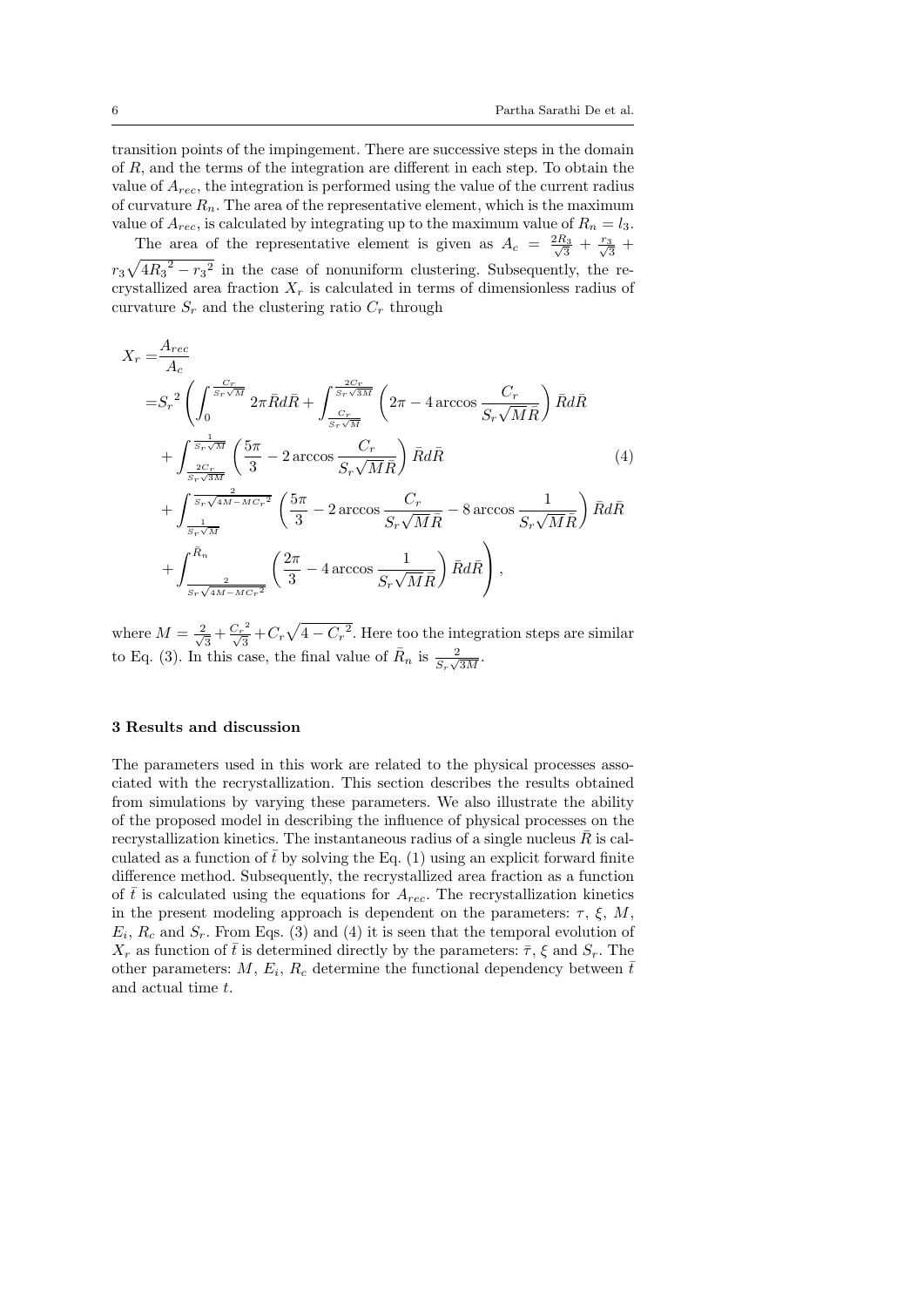

**Fig. 3** (a) Recrystallized fraction  $X_r$  vs.  $\bar{t}$  in a linear scale and (b) log( $-\log(1-X_r)$ ) with  $log(t)$  for combinations of  $\bar{\tau}$  and  $\xi$ . The thick lines represent  $\xi = 0.10$  and the thin lines represent  $\xi = 0.25$ .

#### 3.1 Effect of recovery

In this model, the recovery of the material is characterized by the recovery time constant  $\tau$  and the recoverable fraction  $\xi$  of initial stored energy  $E_i$ . The competition between recovery and recrystallization can be analyzed by investigating the role of these two parameters on the recrystallization kinetics.

Figure 3 shows the recrystallization kinetics for different values of  $\bar{\tau}$  and  $\xi$ . The recrystallization kinetics is slower for lower values of  $\bar{\tau}$  for given  $\xi$  (Fig.  $3(a)$ ). The recrystallization kinetics also becomes slower for larger values of  $\xi$ . Note that the parameter  $\tau$  determines the rate of decrease of stored energy due to recovery. Lower  $\tau$  implies that the stored energy decreases from initial value at an earlier time. On the other hand, a higher  $\xi$  value indicates that a greater part of the initial stored energy  $E_i$  is lost due to recovery. Thus lower values of  $\bar{\tau}$  and higher values of  $\xi$  indicate that the stored energy available for driving force the recrystallization process is reduced thus leading to a delay in recrystallization.

To compare our results with the JMAK analysis, we calculate an apparent Avrami exponent from our recrystallization kinetics. From the plot of ln(−ln(1 − X<sub>r</sub>)) vs ln  $\bar{t}$  shown in Fig. 3(b), it is seen that the recrystallization curve from our model is not sigmoidal. Nevertheless, the plot of  $ln(-ln(1-X_r))$ vs  $\ln \bar{t}$  is approximately linear for a significant fraction of the recrystallization process (for  $X_r \in (0.01, 0.7)$ ). The slope of the curve in this region is taken to be an apparent Avrami exponent for our analysis. Changes in recovery parameters result in significant variations in Avrami exponent.

Figure 4 shows the variation of the Avrami exponent with  $\bar{\tau}$  for different values of ξ. The Avrami exponent has a high value at low  $\bar{\tau}$  value; then decreases with increasing  $\bar{\tau}$  and reaches a minimum value. It increases again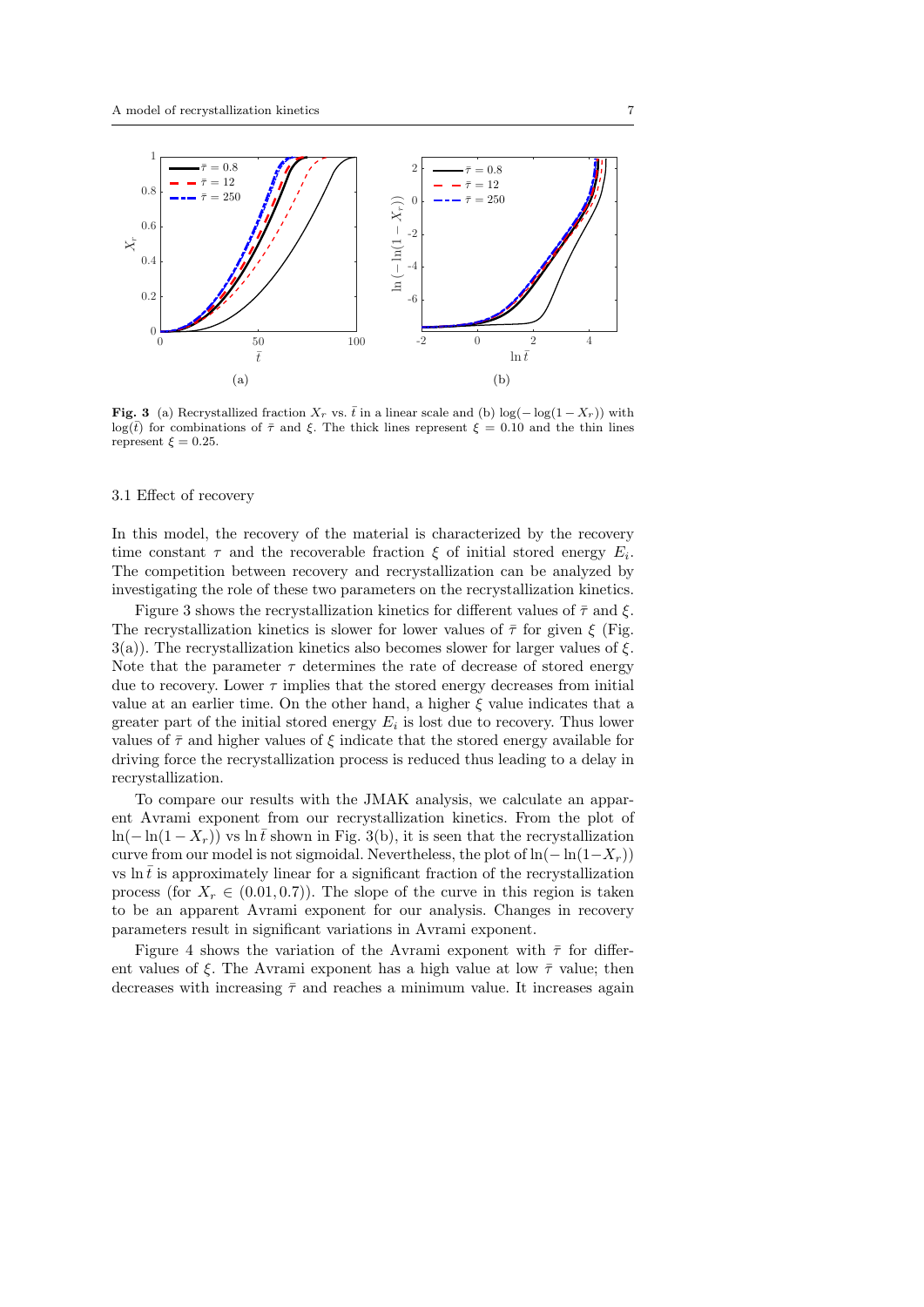before attaining a final saturation value of 2.13. The nonmonotonicity in the variation of the Avrami exponent with  $\bar{\tau}$  can be explained considering the rate of recovery with respect to the recrystallization process.

In Fig. 5, the effect of recovery in relation to the recrystallization is shown with  $\bar{\tau}$  for  $\xi = 0.25$ . The decrease in stored energy due to recovery is greater in the case of low  $\bar{\tau} = 0.8$ . Figure 5 shows that for  $\bar{\tau} = 0.8$ , recovery is completed by the time a small part of recrystallization process occurs  $(X_r \leq$ 0.01). During the remaining part of the recrystallization process, the stored energy in non-recrystallized material part remains constant at a value of 0.75  $(1 - \xi)$ . Thus the decrease in stored energy due to recovery influences only the initial part of the recrystallization process  $(X_r < 0.01)$ . Subsequently, the slope of ln( $-\ln(1-X_r)$ ) vs ln  $\bar{t}$  curve is steeper (Fig. 3b) in the recrystallization regime over  $0.1 < X_r < 0.7$ . This results in a high calculated Avrami exponent for lower values  $\bar{\tau} = 0.8$ .

At higher recovery time constant values  $\bar{\tau} = 12$ , the decrease in stored energy due to recovery occurs over a larger period of time. For  $\bar{\tau} = 12$ , the decrease in stored energy due to recovery occurs up to a recrystallization fraction of  $X_r < 0.4$  (Fig. 5). When the recovery period spans a greater part of the recrystallization, it results in a more gradual slope of  $\ln(-\ln(1 - X_r))$ vs ln  $\bar{t}$  curve in the characteristic regime of  $0.1 < X_r < 0.7$ . This results in a lower value of the calculated Avrami exponent for  $\bar{\tau}$  < 12. For higher  $\bar{\tau}$ , the Avrami exponent of about 2 is calculated. Thus the minimum value of the calculated Avrami exponent depends strongly on  $\xi$ .

Finally, it is evident from Fig. 5 that if the recovery of the stored energy continues beyond the recrystallization process for a  $\bar{\tau} > 100$ . Thus when the recovery process is slower (higher  $\bar{\tau}$ ), the increasing availability of stored energy to drive the growth of the nuclei results in an increase in the calculated value of the Avrami exponent.

This discussion is focused on the effects of the two parameters: the recovery time constant  $\bar{\tau}$  and fraction of stored energy recovered  $\xi$  on the recrystallization. To put these in context, these recovery characteristics mostly depend on the stacking fault energy of the material [1, 2]. In metals with low stacking fault energy, the recovery associated mechanism is less dominant during the recrystallization process. However, in metals with high stacking fault energy such as aluminium and iron, significant recovery is reported. In such cases, recovery can be characterized by a combination of low  $\bar{\tau}$  and high  $\xi$ .

In order to correlate our calculations with the experimental values of the stored energy which are measured throughout the domain, we plot the average stored energy (along with stored energy decay in only the deformed region for reference) in Fig. 6. The qualitative trends match the different types of recovery features reported in the literature to good accord. In low stacking fault energy materials, the reported trend in average stored energy change during recrystallization qualitatively matches the result for  $\bar{\tau} = 250$  and  $\xi = 0.10$  [25, 26]. For such materials, the recovery rate is small during the recrystallization process and recrystallization completes without any significant loss of stored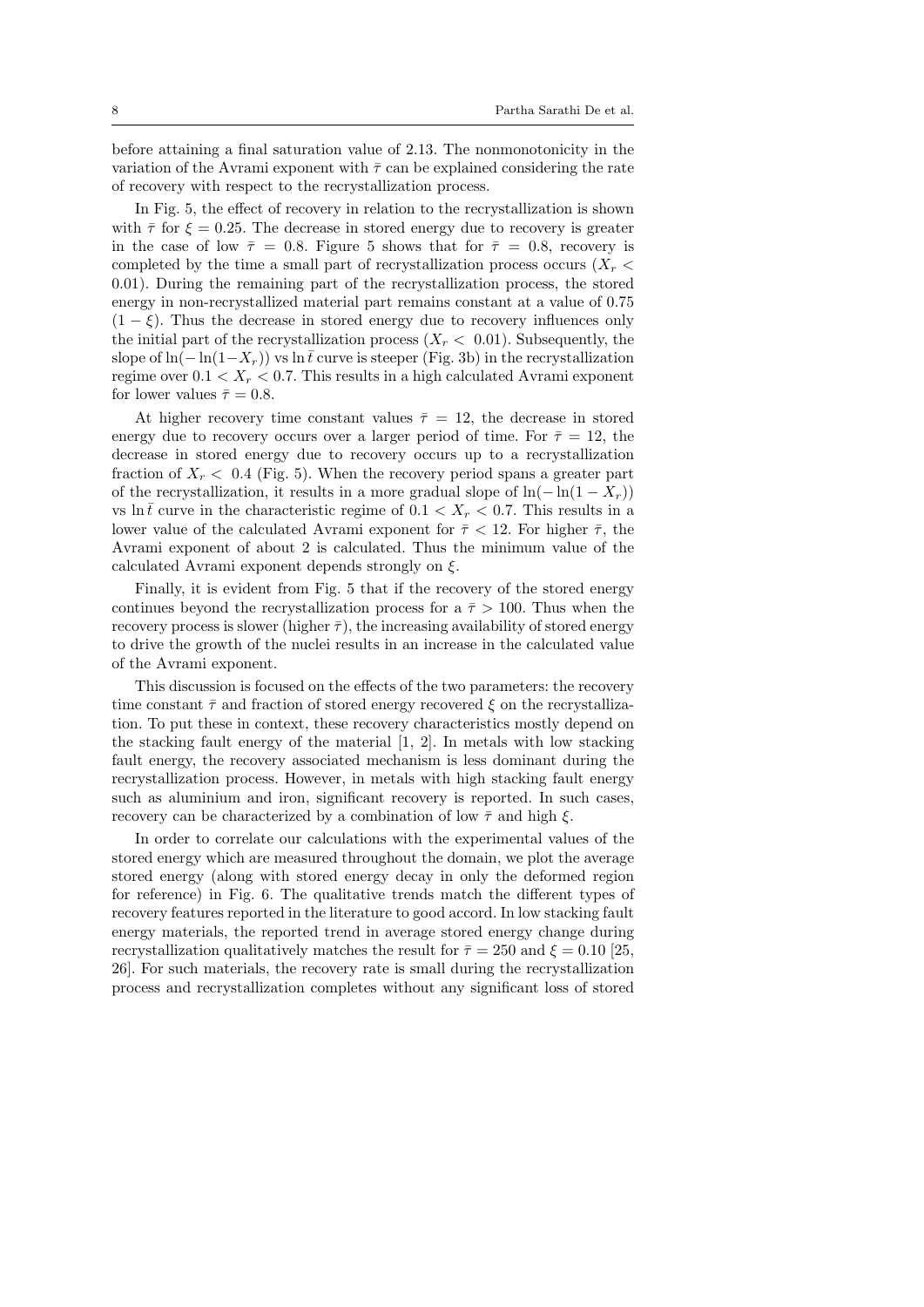

Fig. 4 Variation of Avrami exponent n with the recovery time constant  $\bar{\tau}$  for different values of recovered stored energy fraction ξ. As noted in the text, the Avrami exponent is calculated for recrystallization fraction in the range  $0.1 < X_r < 0.7$ .



Fig. 5 Recrystallization rate  $X_r(t)$  for different recovery kinetics  $E_{st}(t)$  for  $\xi = 0.25$ . The recrystallization curves are shown with thick lines whereas the recovery curves are shown with thin lines.

energy due to recovery. Consequently, there is hardly any effect of recovery on the recrystallization kinetics.

On the other hand, materials with high stacking fault energy show qualitatively different characteristics. Such materials (e.g. Al [25, 27] and low carbon steel [28]) qualitatively follow the results with  $\bar{\tau} = 4, \xi = 0.25$  and  $\bar{\tau}=40, \xi=0.50$ . These two cases depict the situations in which a considerable amount of stored energy is recovered. As a result, recovery could strongly affect the recrystallization kinetics.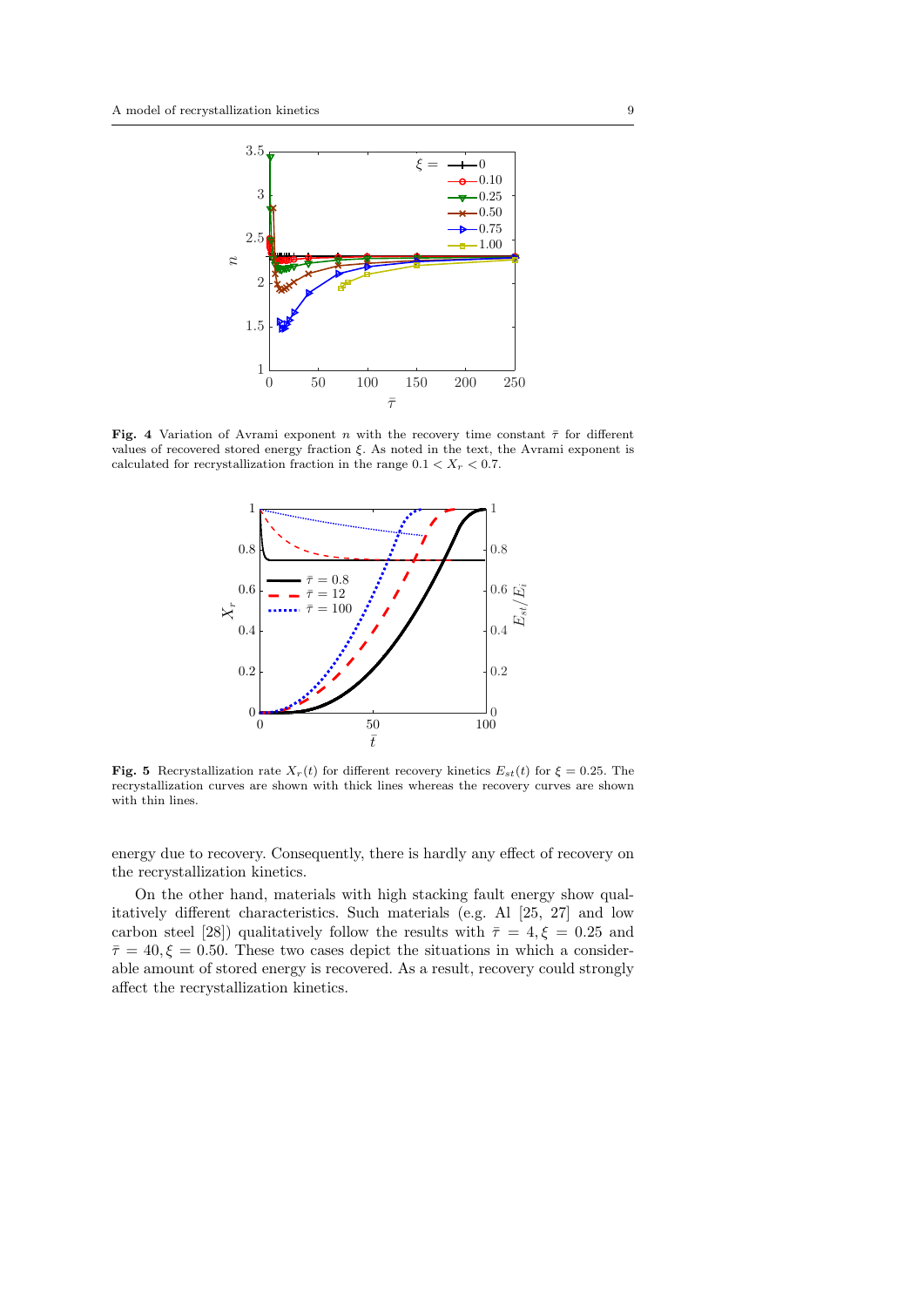

Fig. 6 Decay of stored energy for different recovery parameters  $\bar{\tau}$  and  $\xi$ . Thick lines indicate the stored energy in the deformed regions whereas the thin lines indicate the average stored energy over the whole domain.

Table 1 Critical values of the recovery parameters for cessation of recrystallization.

| Recovery<br>parameter | Critical values |              |      |      |      |      |      |
|-----------------------|-----------------|--------------|------|------|------|------|------|
|                       |                 | 0.25         | 0.50 | 0.75 | 0.90 | 0.95 | 00.1 |
|                       |                 | $_{\rm 0.8}$ |      |      | 15   | -26  | 73   |

Finally, we note that the Avrami exponent values in Fig. 4 are calculated only for  $\bar{\tau}$  greater than some critical values for different  $\xi$ . Below these critical values, recovery decreases the driving force such that the nuclei stop growing. This suggests that complete recrystallization cannot be achieved if the material possesses a high tendency for recovery (a combination of low  $\bar{\tau}$  and high  $\xi$ ). This is borne out by experimental studies [2]. The critical  $\bar{\tau}$  values are given in Table 1.

## 3.2 Effect of temperature and deformation amount

It is well known that the recrystallization rate increases with both temperature and amount of deformation [1]. Increase in temperature increases velocity of the grain boundary during recrystallization. The stored energy  $E_i$  provides additional driving force for the GB motion and the mobility parameter M determines the GB velocity [2, 11]. In this model, the parameters  $M$  and  $E_i$  are treated via the product  $\phi = ME_i$ , and this product acts as a governing parameter of recrystallization kinetics. Figure 7 shows the recrystallization kinetics for different values of  $\phi$ . The recrystallization process is seen to accelerate with increase of  $\phi$ , i.e. due to an increase in either mobility or the stored energy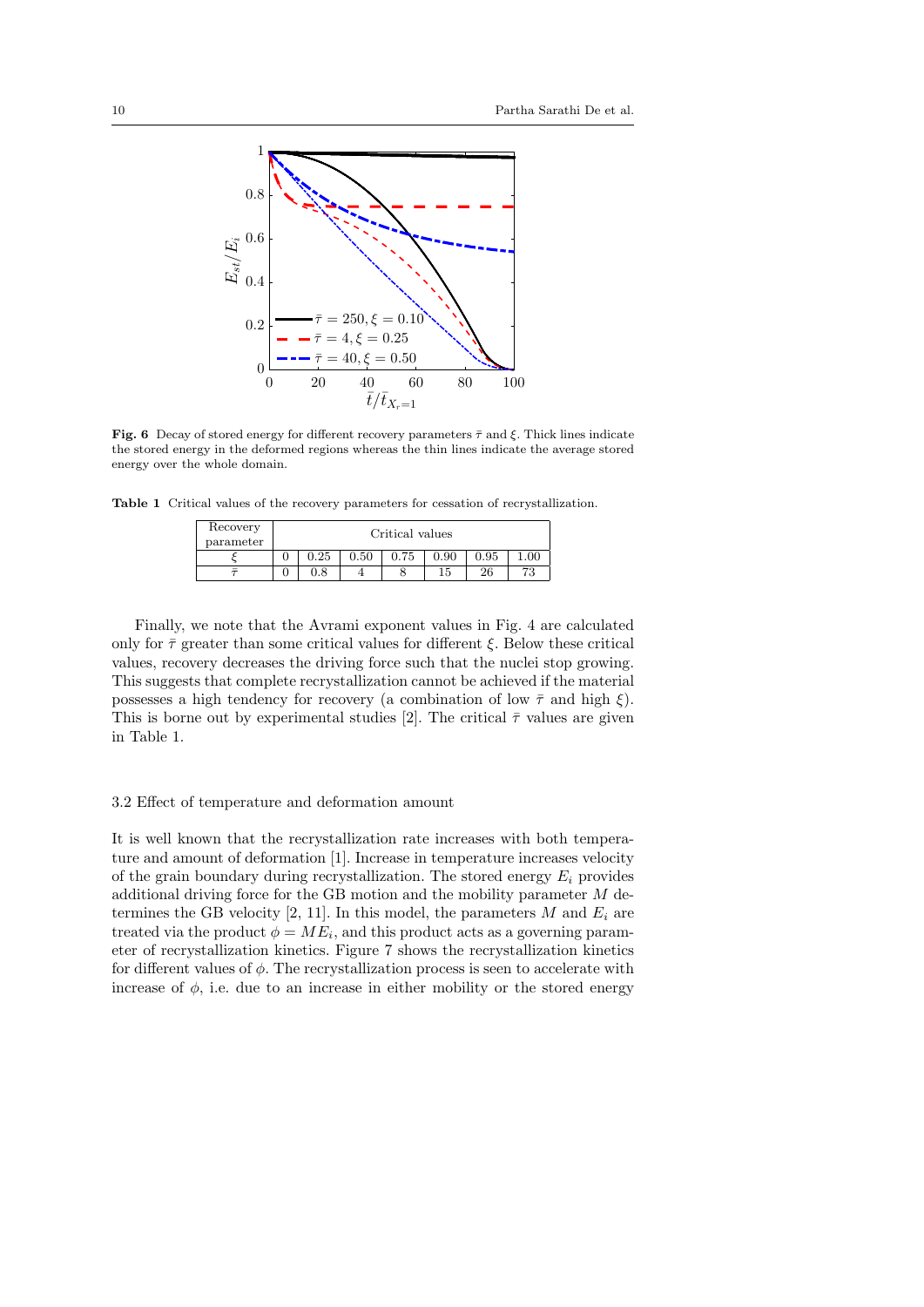

Fig. 7 Recrystallization kinetics for different values of  $\phi (= ME_i)$ . The recrystallization rate increases with the product of mobility and initial stored energy.

such that the product increases which is qualitatively similar to experimental observations [1].

Figure 8 shows envelopes of the values of  $\tau$  and  $\xi$  below which complete recrystallization does not occur due to recovery. The envelopes are at higher values with decreasing values of  $\phi$ . This implies that complete recrystallization can be ensured with either decrease of energy release or rate of recovery i.e., a decrease of the recoverable fraction  $\xi$  of stored energy or an increase of  $\tau$ . It can conversely be inferred that complete recrystallization is inhibited at lower temperatures and lower deformation amounts if the same recovery characteristic is maintained.

### 3.3 Effect of clustering

In this model, we adopt a simple approach to describe the effect of clustered nucleation using a single parameter  $C_r$  which is defined as the ratio of separation of particles in a cluster to the separation distance of the clusters =  $r_3/R_3$ . From Fig. 2(b) we can see that the clustering parameter  $C_r$  decreases from value 1 with increased clustering. The recrystallization kinetics is plotted in Fig. 9 for different  $C_r$  values for two different value of the nuclei density  $S_r = R_c / \sqrt{A_c}$ . It is observed the recrystallization rate decreases with increased clustering. At higher nuclei densities, the recrystallization rate increases. Such a variation in nuclei density generally occurs with changes in the amount of deformation of the material [3]. The variation of Avrami exponent with  $C_r$  is plotted in Fig. 10 for two different values of densities of the nuclei,  $S_r$ . It can be observed that Avrami exponent increases with increasing  $C_r$ , and a maximum is attained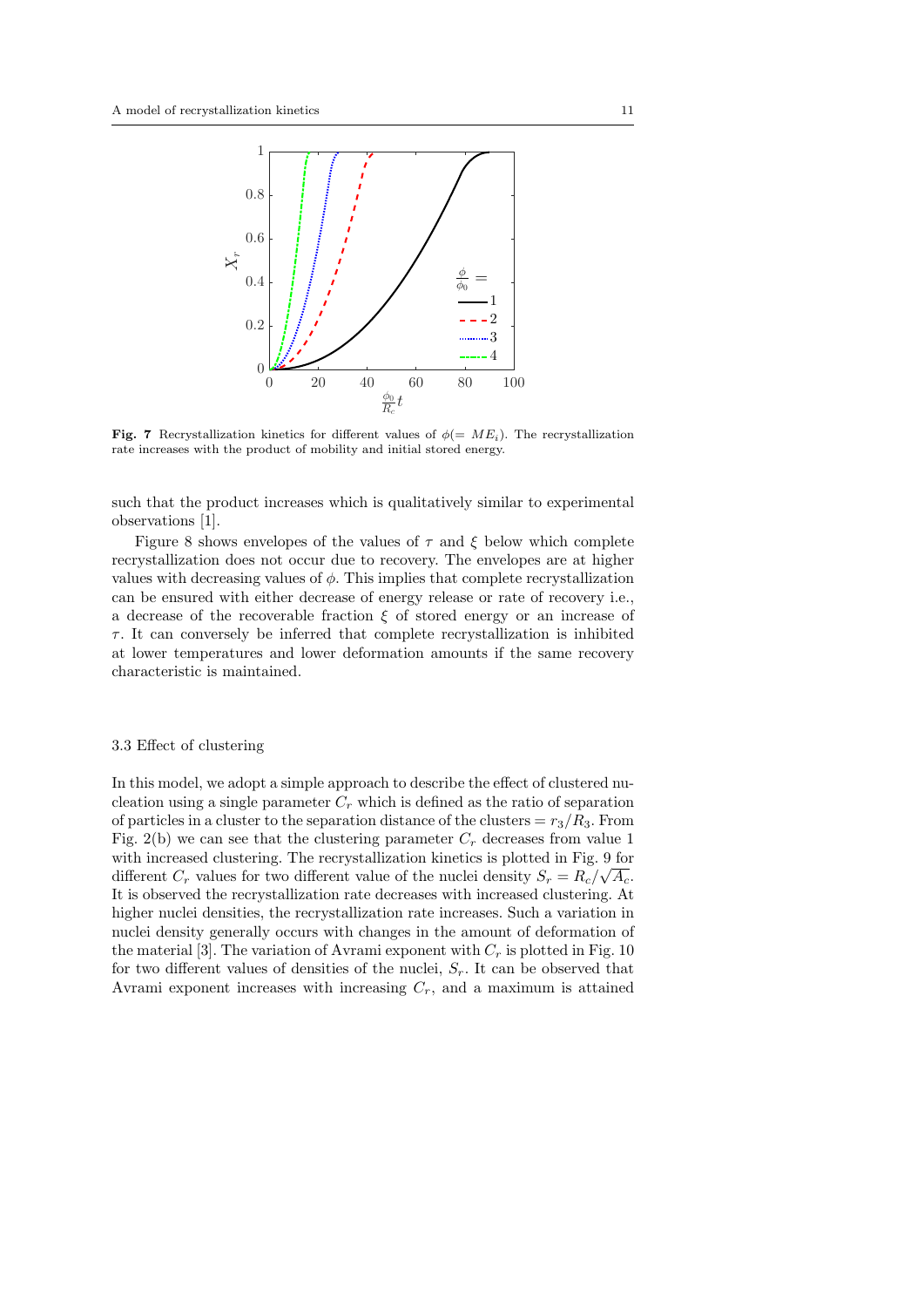

Fig. 8 Each of the curves represents the upper bound of values of  $\xi$  and  $\tau$  for which complete recrystallization does not occur. The envelope is at higher values for lower values of  $\phi$ .



Fig. 9 Recrystallization kinetics for different clustering parameter  $(C_r)$  with two different conditions of  $S_r = 0.01$  (represented by thick lines) and  $S_r = 0.02$  (represented by thin lines).

near  $C_r$  value 1. The observed non-monotonicity in the Avrami exponent is due to the first impingement effect of the nucleus clusters.

# 3.4 Comparison with a phase field model

In this section, we briefly compare the results of the mean field model with multiorder parameter phase field (PF) simulations. A multiorder parameter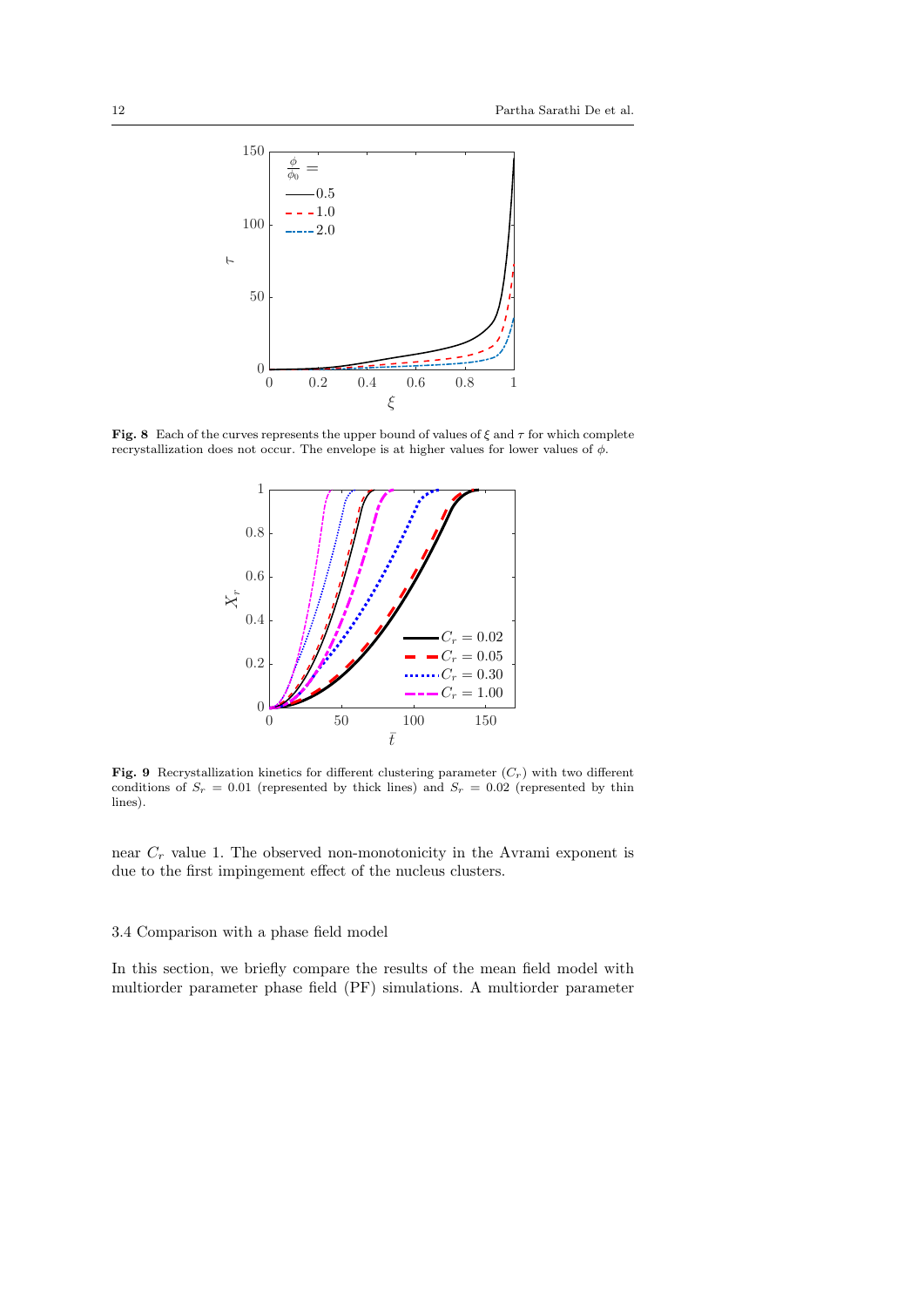

**Fig. 10** Variation of Avrami exponent n with clustering ratio  $(C<sub>r</sub>)$  for two different values of  $S_r$ .

PF model developed in our previous work [29, 23] was used for these simulations. The effect of the stored energy is accounted for by changing the depth of the double well potential (for details, see [29, 23]). The stored energy decay effect due to recovery is incorporated by appropriately changing the PF parameters. The simulations are carried out in a  $600\times600$  domain. The simulations are performed for uniform and random distributions of initially circular nuclei. Time scaling is performed to normalize the results of the phase field simulations.

Figure 11 shows the comparison of the results obtained from the mean field and PF models for uniform distribution of nuclei and different recovery characteristics. The agreement between phase field model and mean field model is quite good for a range of recovery characteristics.

Next, we consider a random distribution of nuclei in the PF simulations. In Fig. 12 the initial distribution of nuclei is characterized through the distribution of the distances between adjacent nuclei obtained from a Voronoi tessellation. Figure 13 shows the recrystallization kinetics obtained from the PF simulation with the mean field results for different  $C_r$  values. The recrystallization kinetics from the PF simulations is a superposition of several impingement events of different  $C_r$  values occurring at different times. Therefore the net effect is that the recrystallization curve from the PF simulations matches the mean field model kinetics for  $C_r \in (0.3, 0.5)$  over most of the recrystallization process. Thus the partial contributions of RVEs with different  $C_r$  seem to affect the recrystallization kinetics in case of the random distribution of nuclei.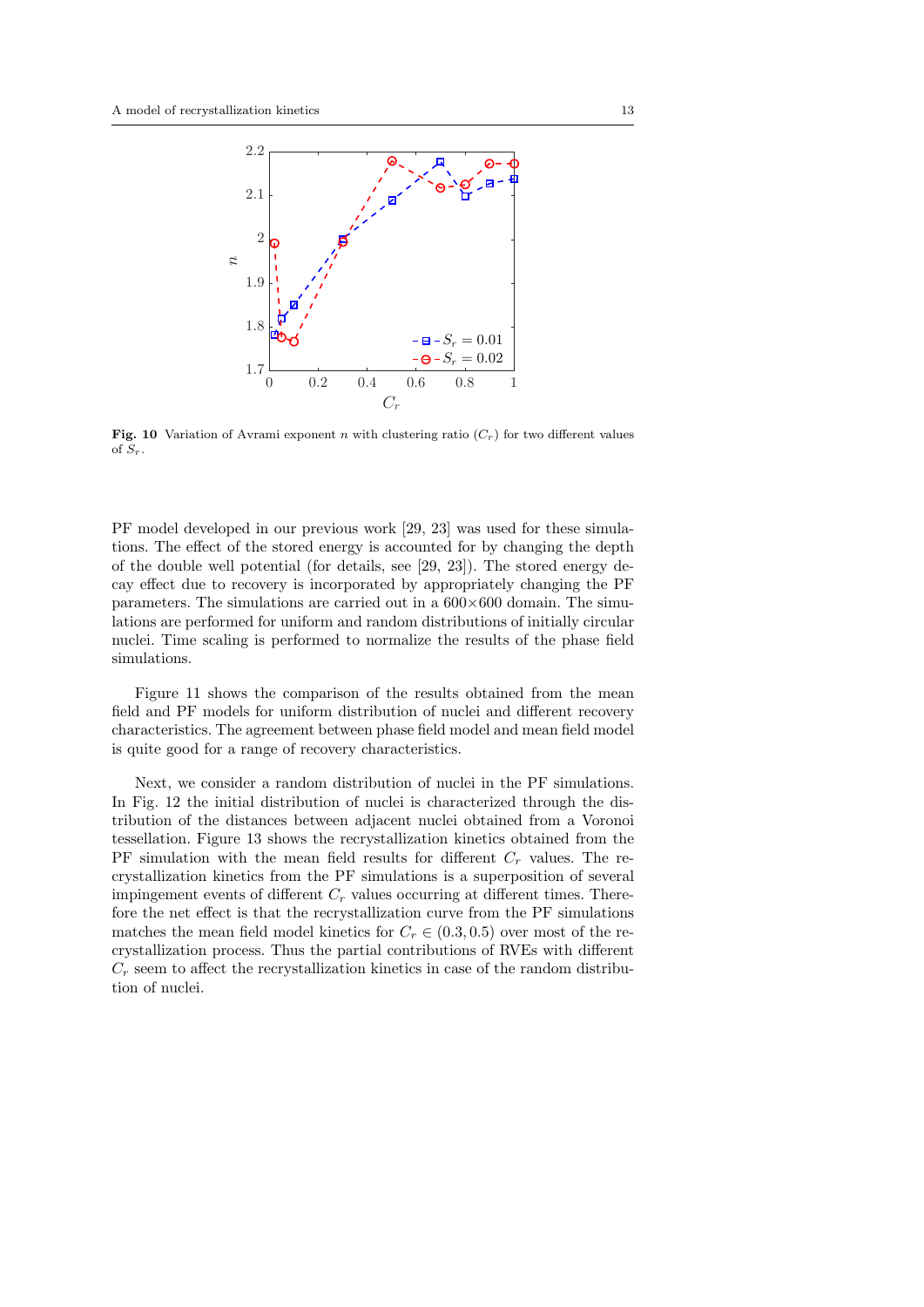

Fig. 11 Comparison of the recrystallization kinetics from mean field model (represented by thick lines) with phase field model (represented by thin lines) for uniform distribution of nuclei with recovery parameter  $\xi = 0.25$ .



Fig. 12 Initial distribution of distance between adjacent nuclei used in the phase field simulation of the random distribution of nuclei.

# 4 Conclusions

We have presented a physically based model of recrystallization kinetics in this work. The mobility of the grain boundary, initial stored energy, nuclei density, and the characteristics of recovery are considered in the model. For a description of recovery, an exponential form of energy decay has been adopted. Any enhancement in energy decay due to recovery is predicted to increase the recrystallization completion time. In this case, the Avrami exponent is not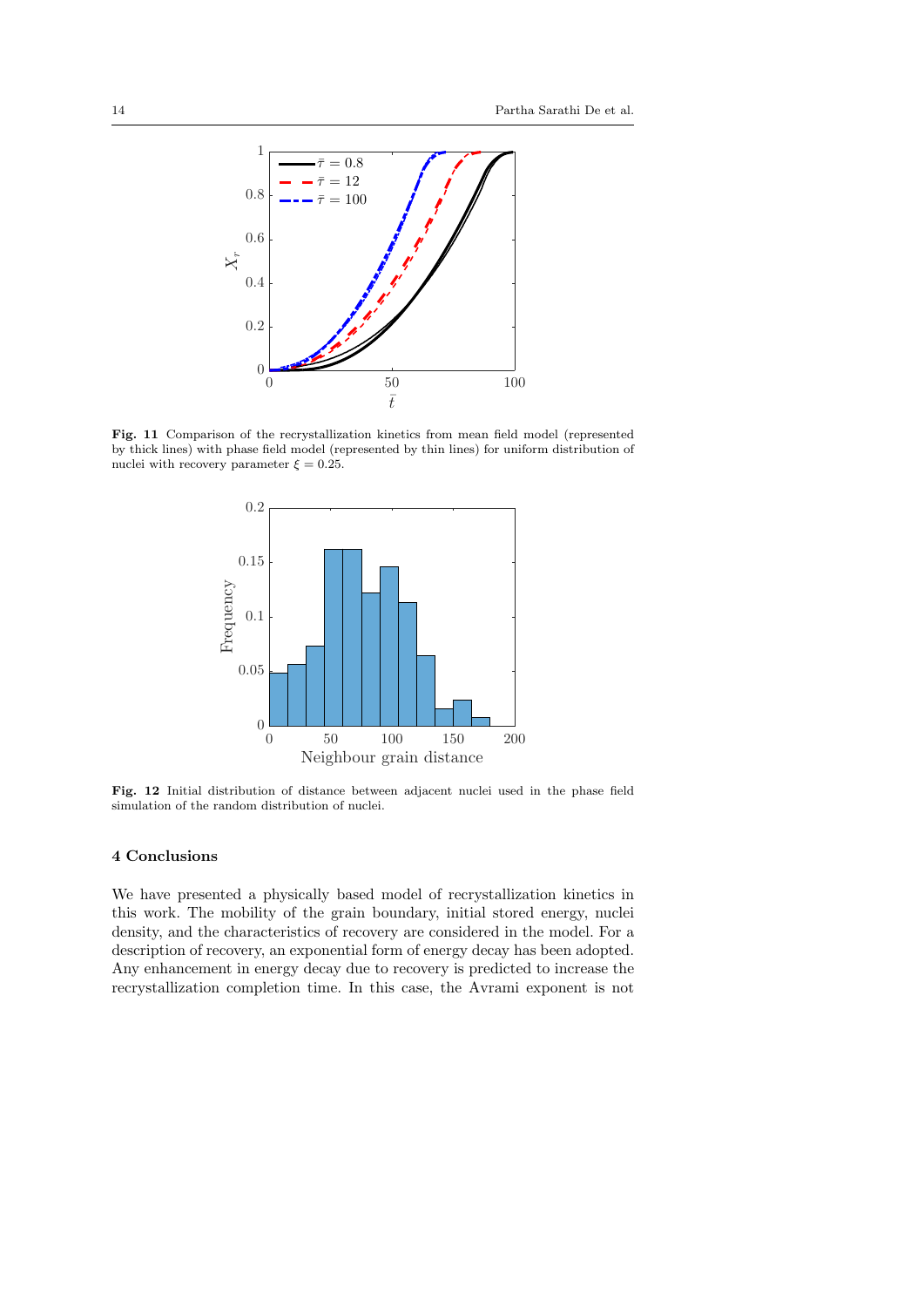

Fig. 13 Comparison of recrystallization curve from phase field model with random distribution with the recrystallization curves from mean field model with different clustering ratio  $C_r$  values.

found to be a monotonic function of the recovery rate. The various regimes of competition between recovery and recrystallization, as reported in the literature, are also well captured by the present model. The model predicts that if the recovery is greater than a critical level, the recrystallization process ceases. A simple RVE based model of clustering of the nuclei reveals that the recrystallization process slows down as clustering increases. The present work only considers an idealized distribution with a consideration of the impingement between the growing strain free grains. We find that it provides excellent insights into the recrystallization kinetics and compares well with phase field simulations of recrystallization. Future extensions of this model could consider the effect of other kinds of RVEs and other random distributions of the nuclei.

#### Acknowledgements:

One of the authors (Partha Sarathi De) acknowledges the award of Institute Post Doctoral Fellowship from Indian Institute of Technology Madras for carrying out the current research work.

## Compliance with Ethical Standards:

Funding: No funding was received for the current study.

Conflict of Interest: The authors declare that they have no conflict of interest.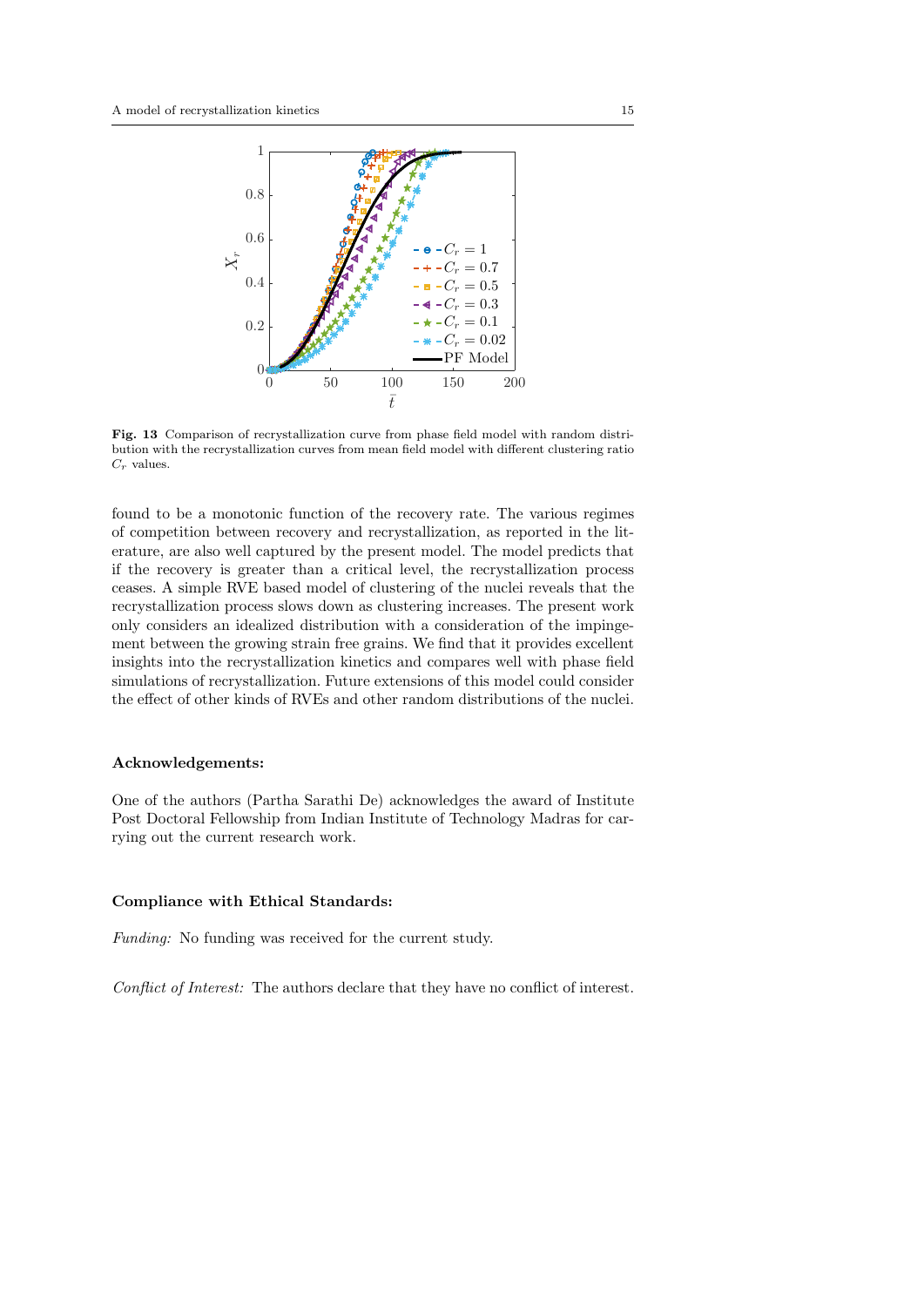# References

- 1. Humphreys F, Hatherly M (2004) Chapter 7 recrystallization of single-phase alloys. In: Humphreys F, Hatherly M (eds) Recrystallization and Related Annealing Phenomena (Second Edition), second edition edn, Elsevier, Oxford, pp 215 – IV, DOI https://doi.org/10. 1016/B978-008044164-1/50011-6, URL https://www.sciencedirect. com/science/article/pii/B9780080441641500116
- 2. Raabe D (2014) 23 recovery and recrystallization: Phenomena, physics, models, simulation. In: Laughlin DE, Hono K (eds) Physical Metallurgy (Fifth Edition), fifth edition edn, Elsevier, Oxford, pp 2291 – 2397, DOI https://doi.org/10.1016/B978-0-444-53770-6. 00023-X, URL https://www.sciencedirect.com/science/article/ pii/B978044453770600023X
- 3. Rios PR, Siciliano Jr F, Sandim HRZ, Plaut RL, Padilha AF (2005) Nucleation and growth during recrystallization. Materials Research 8:225 – 238, DOI https://doi.org/10.1590/S1516-14392005000300002, URL http://www.scielo.br/scielo.php?script=sci\_arttext&pid= S1516-14392005000300002&nrm=iso
- 4. Doherty R, Hughes D, Humphreys F, Jonas J, Jensen D, Kassner M, King W, McNelley T, McQueen H, Rollett A (1997) Current issues in recrystallization: a review. Materials Science and Engineering: A 238(2):219 – 274, URL http://www.sciencedirect.com/science/article/pii/ S0921509397004243
- 5. Lü Y, Molodov DA, Gottstein G (2011) Recrystallization kinetics and microstructure evolution during annealing of a cold-rolled fe–mn–c alloy. Acta Materialia 59(8):3229 – 3243, DOI https://doi.org/10.1016/ j.actamat.2011.01.063, URL http://www.sciencedirect.com/science/ article/pii/S1359645411000796
- 6. Medina SF, Quispe A (2001) Improved model for static recrystallization kinetics of hot deformed austenite in low alloy and nb/v microalloyed steels. ISIJ International 41(7):774–781, DOI 10.2355/isijinternational.41. 774
- 7. Laasraoui A, Jonas JJ (1991) Recrystallization of austenite after deformation at high temperatures and strain rates—analysis and modeling. Metallurgical Transactions A 22(1):151–160, DOI 10.1007/BF03350957, URL https://doi.org/10.1007/BF03350957
- 8. Vandermeer RA, Rath BB (1989) Microstructural modeling of recrystallization in deformed iron single crystals. Metallurgical Transactions A 20(10):1933–1942, DOI 10.1007/BF02650280, URL https://doi.org/ 10.1007/BF02650280
- 9. Vandermeer R, Jensen DJ (2001) Microstructural path and temperature dependence of recrystallization in commercial aluminum. Acta Materialia  $49(11):2083 - 2094$ , DOI https://doi.org/10.1016/S1359-6454(01) 00074-X, URL http://www.sciencedirect.com/science/article/ pii/S135964540100074X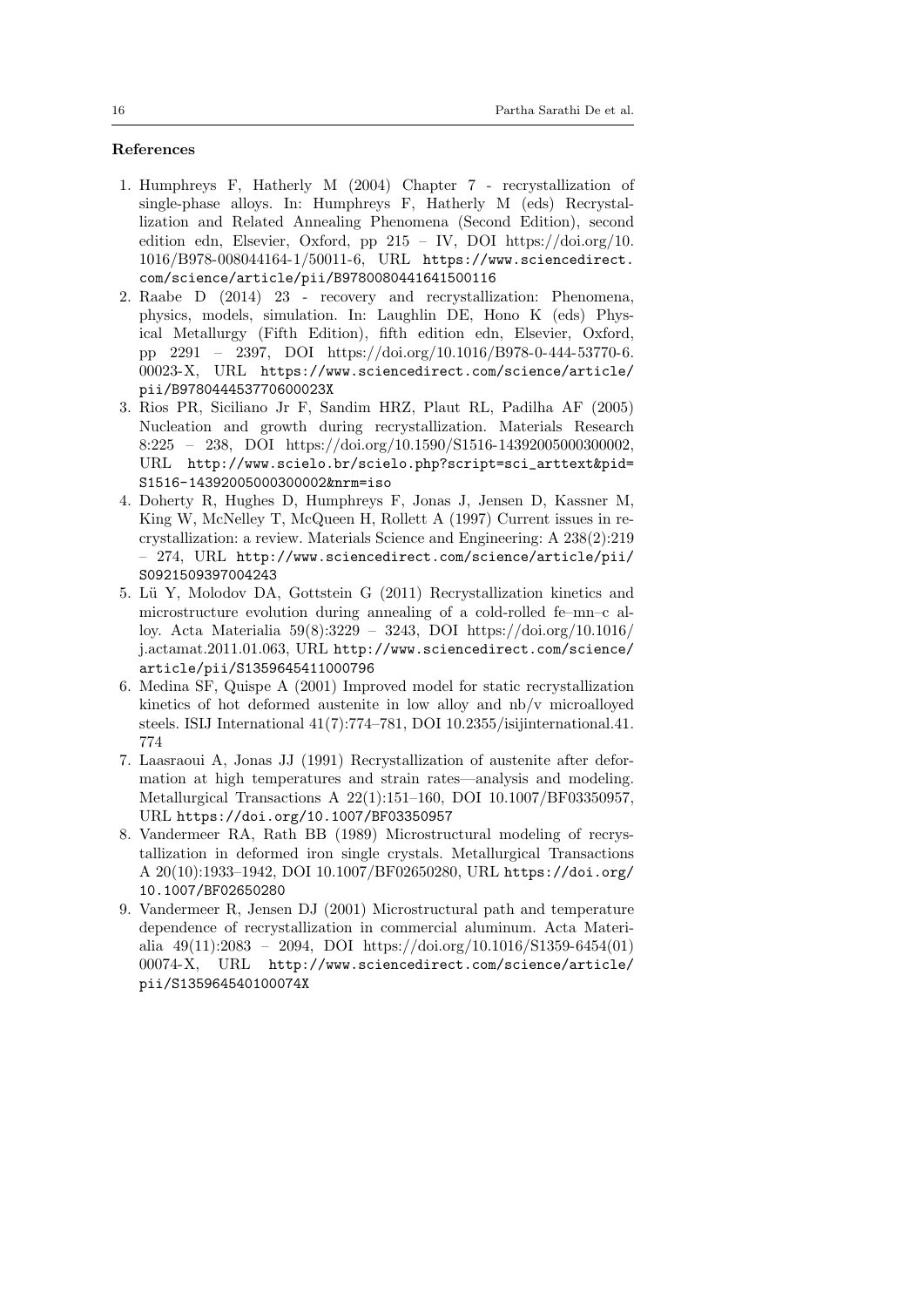- 10. Oyarzábal M, de Guerenu AM, Gutiérrez I (2008) Effect of stored energy and recovery on the overall recrystallization kinetics of a cold rolled low carbon steel. Materials Science and Engineering: A 485(1):200 – 209, DOI https://doi.org/10.1016/j.msea.2007.07.077, URL http://www. sciencedirect.com/science/article/pii/S0921509307015080
- 11. Stüwe H, Padilha A, Siciliano F (2002) Competition between recovery and recrystallization. Materials Science and Engineering: A 333(1):361 – 367, URL http://www.sciencedirect.com/science/article/pii/ S0921509301018603
- 12. Storm S, Jensen DJ (2009) Effects of clustered nucleation on recrystallization. Scripta Materialia  $60(7):477 - 480$ , DOI https://doi.org/10. 1016/j.scriptamat.2008.11.020, URL http://www.sciencedirect.com/ science/article/pii/S1359646208007914
- 13. Villa E, Rios PR (2009) Transformation kinetics for nucleus clusters. Acta Materialia 57(13):3714 – 3724, DOI https://doi.org/10.1016/j.actamat. 2009.04.014, URL http://www.sciencedirect.com/science/article/ pii/S1359645409002328
- 14. Vandermeer R, Juul Jensen D (1998) The migration of high angle grain boundaries during recrystallization. Interface Science 6(1):95– 104, DOI 10.1023/A:1008668604733, URL https://doi.org/10.1023/A: 1008668604733
- 15. Wu G, Jensen DJ (2005) Recrystallisation kinetics of aluminium aa1200 cold rolled to true strain of 2. Materials Science and Technology 21(12):1407–1411, DOI 10.1179/174328405X71602, URL https://doi.org/10.1179/174328405X71602, https://doi.org/ 10.1179/174328405X71602
- 16. Speich G, Fisher R (1966) Recrystallization, grain growth and textures. Am Soc Metals, Metals Park, Ohio p 563
- 17. Clemente R, Saleh A (2002) Crystallization kinetics: A solution for geometrical impingement. Physical Review B - Condensed Matter and Materials Physics 65(13):1321021–1321023, DOI 10.1103/PhysRevB.65.132102, URL https://www.scopus.com/inward/record.uri?eid=2-s2. 0-0036537870&doi=10.1103%2fPhysRevB.65.132102&partnerID= 40&md5=d44808e649b6925fb468b9af2d28169c, cited By 6
- 18. Van Siclen C (1996) Random nucleation and growth kinetics. Physical Review B - Condensed Matter and Materials Physics 54(17):11845–11848, DOI 10.1103/PhysRevB.54.11845, URL https://www.scopus.com/inward/record.uri?eid=2-s2. 0-0012985106&doi=10.1103%2fPhysRevB.54.11845&partnerID=40& md5=488b3b53f8542cd5572d614f708082dc, cited By 53
- 19. Almansour A, Matsugi K, Hatayama T, Yanagisawa O (1996) Modeling of growth and impingement of spherical grains. Materials Transactions, JIM 37(10):1595–1601, DOI 10.2320/matertrans1989.37.1595, URL https://www.scopus.com/inward/record.uri?eid=2-s2. 0-0030264399&doi=10.2320%2fmatertrans1989.37.1595&partnerID= 40&md5=09ebb2581f163154f7705f304f79c3be, cited By 17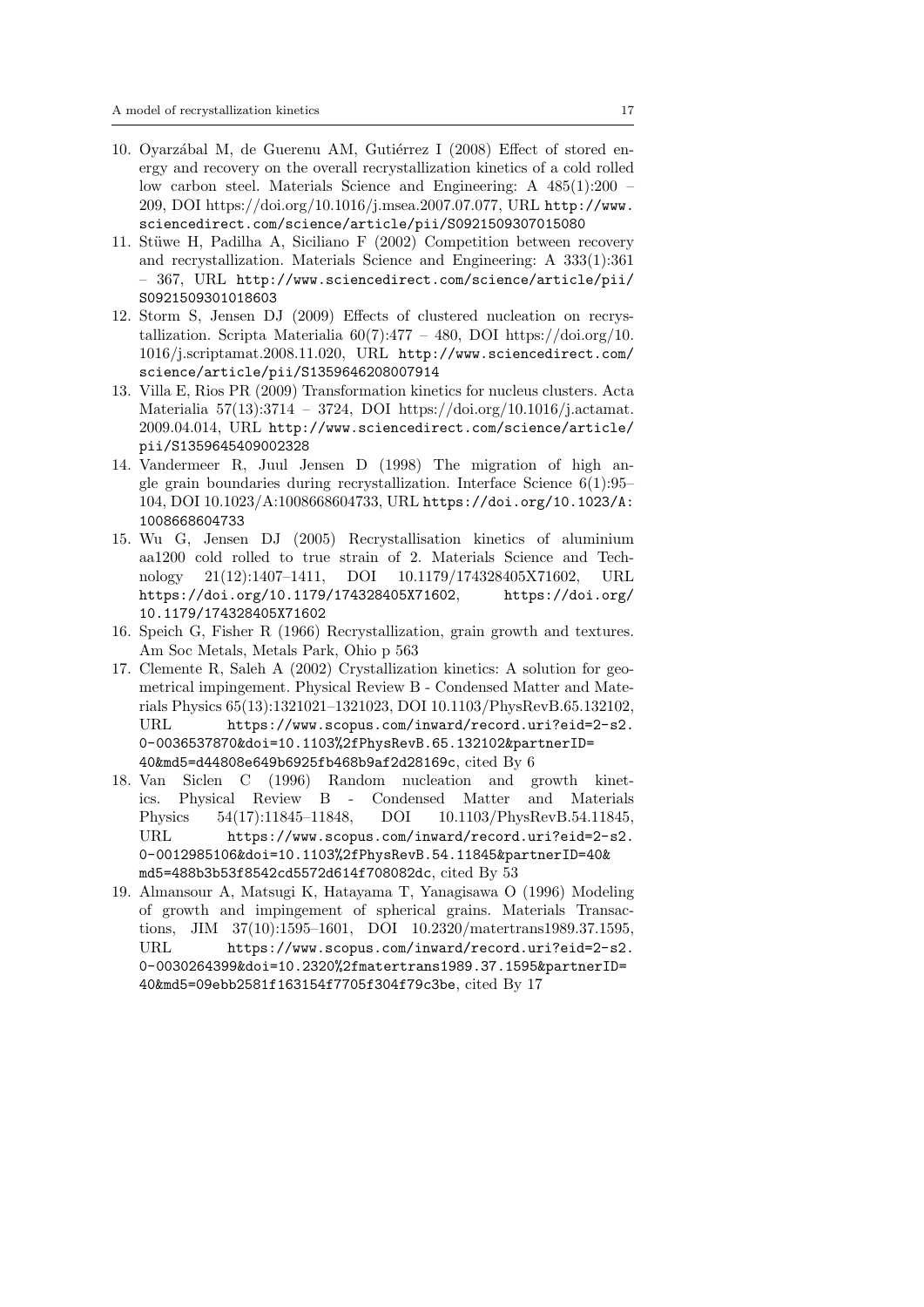- 20. Gokhale A, Iswaran C, Dehoff R (1980) Application of microstructure modelling to the kinetics of recrystallization. Metallurgical Transactions A 11(8):1377–1383, DOI 10.1007/BF02653492, URL https://www.scopus.com/inward/record.uri?eid=2-s2. 0-0019045280&doi=10.1007%2fBF02653492&partnerID=40&md5= 31b17e11031792109f3be52a7bf5fab0, cited By 29
- 21. Mukunthan K, Hawbolt E (1996) Modeling recovery and recrystallization kinetics in cold-rolled ti-nb stabilized interstitial-free steel. Metallurgical and Materials Transactions A: Physical Metallurgy and Materials Science 27(11):3410–3423, DOI 10.1007/BF02595434, URL https://www.scopus.com/inward/record.uri?eid=2-s2. 0-0030285515&doi=10.1007%2fBF02595434&partnerID=40&md5= 0cdb120306451b6d9cc88158e415ae95, cited By 57
- 22. Rios P (1997) Modeling time dependence of the average interface migration rate in site-saturated recrystallization. Metallurgical and Materials Transactions A: Physical Metallurgy and Materials Science 28(4):939–946, DOI 10.1007/s11661-997-0224-1, URL https://www.scopus.com/inward/record.uri?eid=2-s2. 0-0031118020&doi=10.1007%2fs11661-997-0224-1&partnerID=40& md5=d4dcae9f3fe3f54c0632412c0db651f1, cited By 14
- 23. Athreya CN, Mukilventhan A, Suwas S, Vedantam S, Sarma VS (2017) Influence of the mode of deformation on recrystallisation kinetics in nickel through experiments, theory and phase field model. Philosophical Magazine 97(34):3211–3228, DOI 10.1080/14786435.2017.1370146, URL https://doi.org/10.1080/14786435.2017.1370146, https:// doi.org/10.1080/14786435.2017.1370146
- 24. Fan D, Chen LQ (1997) Computer simulation of grain growth using a continuum field model. Acta Materialia  $45(2):611 - 622$ , DOI https://doi. org/10.1016/S1359-6454(96)00200-5, URL http://www.sciencedirect. com/science/article/pii/S1359645496002005
- 25. Furu T, Marthinsen K, Nes E (1990) Modelling recrystallisation. Materials Science and Technology 6(11):1093–1102, DOI 10.1179/mst.1990.6. 11.1093, URL https://doi.org/10.1179/mst.1990.6.11.1093, https: //doi.org/10.1179/mst.1990.6.11.1093
- 26. Rohatgi A, Vecchio K (2002) The variation of dislocation density as a function of the stacking fault energy in shock-deformed fcc materials. Materials Science and Engineering: A  $328(1):256 - 266$ , DOI https://doi.org/ 10.1016/S0921-5093(01)01702-6, URL http://www.sciencedirect.com/ science/article/pii/S0921509301017026
- 27. Pimenta Jr FC, Arruda ACF, Padilha AF (1986) Resistance to recrystallization in al-1% mn alloys. Zeitschrift für Metallkunde  $77(8):522-528$
- 28. Ray RK, Hutchinson B, Ghosh C (2011) 'back-annealing' of cold rolled steels through recovery and/or partial recrystallisation. International Materials Reviews 56(2):73–97, DOI 10.1179/095066010X12646898728444, URL https://doi.org/10.1179/095066010X12646898728444, https: //doi.org/10.1179/095066010X12646898728444